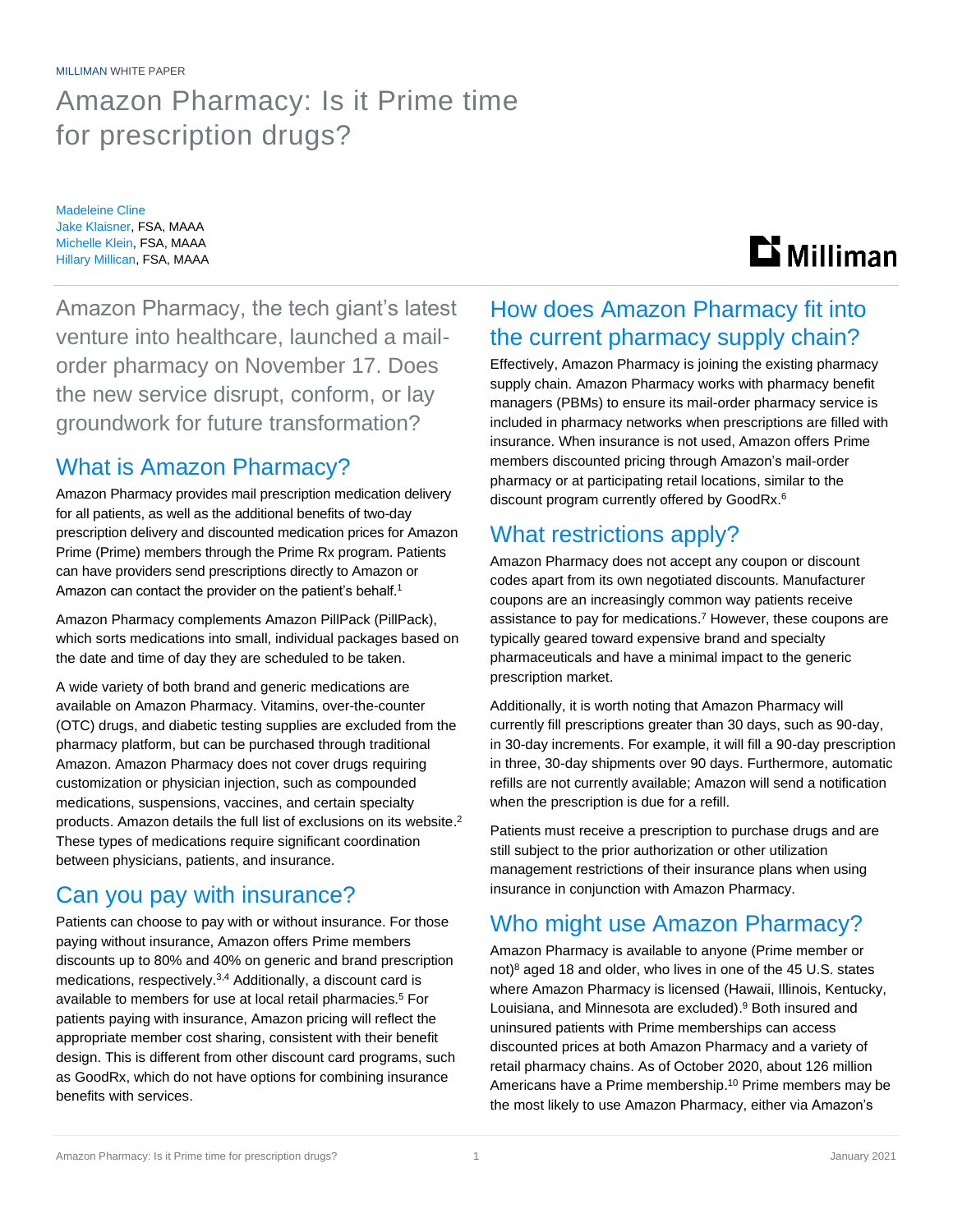mail fulfillment through their own insurance or leveraging Amazon's discounts through Prime Rx.

Prime memberships are common among all age groups, but are currently most popular among those under age 55.<sup>11</sup> Additionally, households are more likely to have Prime memberships as their income increases. <sup>12</sup> Based on these age and income patterns, it is likely that Amazon Pharmacy members are positioned to primarily come from the employer-sponsored insurance and Patient Protection and Affordable Care Act (ACA) commercial markets. There are approximately 180 million of these members in the United States as of 2019.<sup>13</sup> However, it is worth noting that less than 10% of prescriptions are filled by mail order, and mail use is even less common among the under-65 population, so it may be challenging to convert these patients to a mail-order pharmacy. 14,15 Certainly, Medicaid and Medicare beneficiaries, or other patients, may use the Amazon pharmacy service as well.

Amazon recommends its service specifically for those who fill at least one prescription on a regular basis and specifically warns against using it for urgent medications. Patients looking to fill a one-time script, such as for an antibiotic, are not Amazon's target. Therefore, Amazon Pharmacy is most likely to attract patients who are managing a chronic condition (pharmacy spend for chronic conditions is around 60% to 70% of total commercial pharmacy spend) or otherwise use medications regularly. 16,17 Amazon notes Amazon Pharmacy is "great for customers who need one or two medications," while PillPack may be better suited for those with many medications.<sup>18</sup>

## Are Amazon Pharmacy prices competitive?

One critical consideration when gauging the potential impact of Amazon Pharmacy is whether its Prime Rx medication prices are competitive. As is often the case when comparing drug prices, the answer is not straightforward. We compare the prices for a small sample of medications below to illustrate the potential impact for some patients. While we note there are several competitors in this market, we chose to compare Amazon Pharmacy to GoodRx as it is currently the most popular program.

*This information is for illustration purposes only and the result for an individual member will vary by insurance coverage and specific medication use.* Figure 1 compares monthly Amazon Pharmacy and GoodRx mail-order prices for five highly utilized generic medications, while Figure 2 shows the same information for five of the highest total spend brand medications.<sup>19</sup> Note that the pricing below assumes no insurance is used.

### Figure 1: One-Month Supply Price, Select generics at mail<sup>19</sup>

| Drug                         | Amazon  | GoodRx |
|------------------------------|---------|--------|
| Atorvastatin Calcium - 20mg  | \$14.90 | \$5.10 |
| Levothyroxine Sodium - 50mcg | \$3.80  | \$3.60 |
| Lisinopril - 10mg            | \$3.80  | \$3.60 |
| Sertraline HCL - 100mg       | \$8.90  | \$2.40 |
| Metformin HCL - 500mg        | \$3.50  | \$2.10 |

Notes:

- 1. Green denotes the lowest mail cost between GoodRx and Amazon Pharmacy.
- 2. GoodRx Mail costs are for 90-day fills divided by 3.
- 3. Excludes membership fees for Amazon Prime.
- 4. Medications selected based on utilization ranking, limited to one medication per therapeutic class, and reflect current pricing.

For the mail prescriptions we studied in Figure 1, GoodRx prices (offered through GeniusRx) are consistently lower than Amazon. Although GoodRx offers a lower price point for the selected generic medications, Amazon's customer loyalty and user experience may outweigh the price difference enough to sway patients to fill through Amazon Pharmacy.

Amazon Pharmacy may have set their mail generic prices to align with various other offerings from big box retailers, such as Walmart and Kroger, which both maintain a list of \$4/\$9/\$15<sup>20</sup> and \$0/\$3/\$6<sup>21</sup> medications, respectively (price varies for groups of medications defined by retailer). Figure 1 supports this observation as Amazon's price is \$0.10 to \$0.50 lower than Walmart's aforementioned retail prices for all five generic products analyzed.

#### **FIGURE 2: ONE-MONTH SUPPLY PRICE, SELECT BRANDS AT MAIL<sup>19</sup>**

| Drug                      | Amazon  | GoodRx  |
|---------------------------|---------|---------|
| Eliquis - 5mg             | \$481   | \$494   |
| Gilenya - 0.5mg           | \$8,836 | \$9,085 |
| Symbicort - 160mcg/4.5mcg | \$317   | \$383   |
| Truvada - 200mg/300mg     | \$1,880 | \$1,892 |
| Xeljanz XR - 11mg         | \$4,795 | \$4,818 |

Notes:

1. Green denotes the lowest mail cost between GoodRx and Amazon Pharmacy

- 2. Excludes membership fees for Amazon Prime.
- 3. Medications selected based on claim cost ranking, limited to one medication per therapeutic class, and reflect current pricing.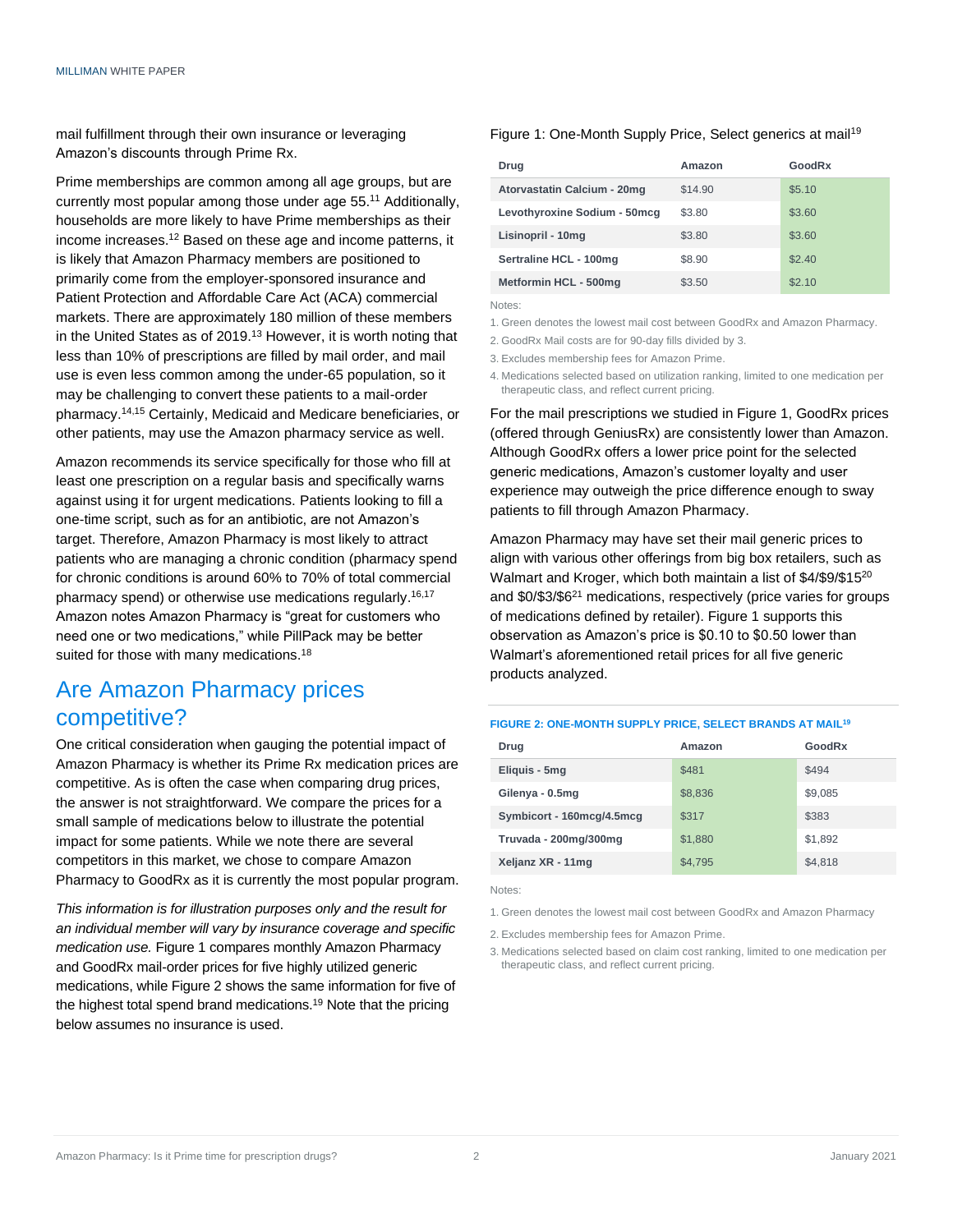Amazon offers lower prices via mail-order pharmacy for the five brand medications shown in Figure 2, which are among the highest for total spend.<sup>19</sup> We note that for a couple of the highest-spend brand products—Humira and Trulicity—Amazon Pharmacy allows mail fulfillment whereas GoodRx does not offer a mail-order option or discount (thus they are excluded from Figure 2). GoodRx does not offer these medications, and others, likely due to their specialized handling and administration requirements.

As stated above, the Amazon prices assume an Amazon Prime membership and no insurance benefit. Amazon Pharmacy can also be used in conjunction with a patient's insurance. However, members do not have access to Prime Rx discounts when using insurance, but rather will access their insurer's negotiated discounts and applicable cost sharing. As a result, insured patients should compare their cost sharing to Amazon's Prime Rx prices (not covered by insurance), taking into account that prescriptions filled using Amazon's discount pricing will not accumulate toward their deductible or maximum out-of-pocket unless receipts are submitted to the insurance company.

## Who retains manufacturer rebates on prescriptions filled through Amazon Pharmacy?

For prescriptions that are filled with insurance, Amazon has not publicly disclosed exactly who will retain rebates. However, rebates will likely be paid in a similar manner as when other pharmacies are used, consistent with a payer's PBM contracting terms.

When Prime members fill prescriptions without insurance, an unspecified portion of the manufacturer's rebates is shared directly with the member at the point of sale, similar to other discount programs.<sup>22</sup> Bypassing insurance can be financially advantageous for people with high-deductible plans or high coinsurance and maximum out-of-pocket limits if drug manufacturer rebates are shared with the patient at the point of sale rather than with the PBM. Federal regulations are rapidly evolving in this area with regard to Medicare drug coverage.<sup>23</sup>

## Will utilization shift from existing pharmacies?

It is difficult to estimate exactly how many patients Amazon Pharmacy may attract, but it is likely that it will not be a major disruptor on a national level, at least in the immediate term, due to similar options already offered by competitors.

As previously mentioned, patients are more likely to come from the commercial market based on the distribution of Prime members. Many commercial patients have high deductibles and coinsurance benefits, so Amazon may be well-positioned to

attract such members, who could pay less with Amazon's discounts than what they would pay through their insurance plan. Amazon Pharmacy will most likely attract patients who utilize medications consistently, rather than those who only occasionally fill prescriptions. Amazon Pharmacy patients need to be willing to use a mail-order service, rather than retail, which is relatively uncommon, as discussed previously.

However, many people are accustomed to using Amazon for online shopping already, which may make Amazon's Pharmacy service convenient. Amazon may also gain traction through its established brand and general customer lovalty.<sup>24</sup> Additionally, the COVID-19 pandemic has provided another catalyst for mailorder use, increasing the demand for mail-order prescriptions.<sup>25</sup>

As shown above, we found in our sample comparison that Amazon's discounts vary in their competitiveness. This dynamic will provide financial incentives for patients using certain medications, but many may continue their current habits given the similarity of price points among other retailers.

## How does the launch of Amazon Pharmacy affect current stakeholders? **PBMS**

Amazon Pharmacy will work with PBMs to be included in payers' pharmacy networks. PBMs will continue to set pharmacy reimbursement rates, design formularies, and help adjudicate claims for insurance plans.<sup>26</sup> In the short term, we do not expect major changes to PBM operations or financials as a result of Amazon Pharmacy joining the market.

 **Express Scripts:** Amazon is partnering with Express Scripts for its Prime Rx discount program when prescriptions are filled without insurance.<sup>27</sup> As a very large PBM, Express Scripts (a Cigna company) has a vast client base, and the addition of Amazon Pharmacy's membership is not likely to significantly change the negotiating power of Express Scripts with manufacturers. However, it is worth noting GoodRx partners with several PBMs, including Express Scripts, so Express Scripts may have more negotiating power with GoodRx given Amazon Pharmacy, now a competitor of GoodRx, has an exclusive relationship with Express Scripts.<sup>28</sup>

### **PHARMACEUTICAL MANUFACTURERS**

Manufacturers will likely continue negotiating primarily with PBMs, so we don't expect any significant changes to manufacturer operations or contracting at this time. If Amazon Pharmacy is able to attract new patients or improve adherence among existing patients, manufacturers would see a corresponding increase in medication use and revenue.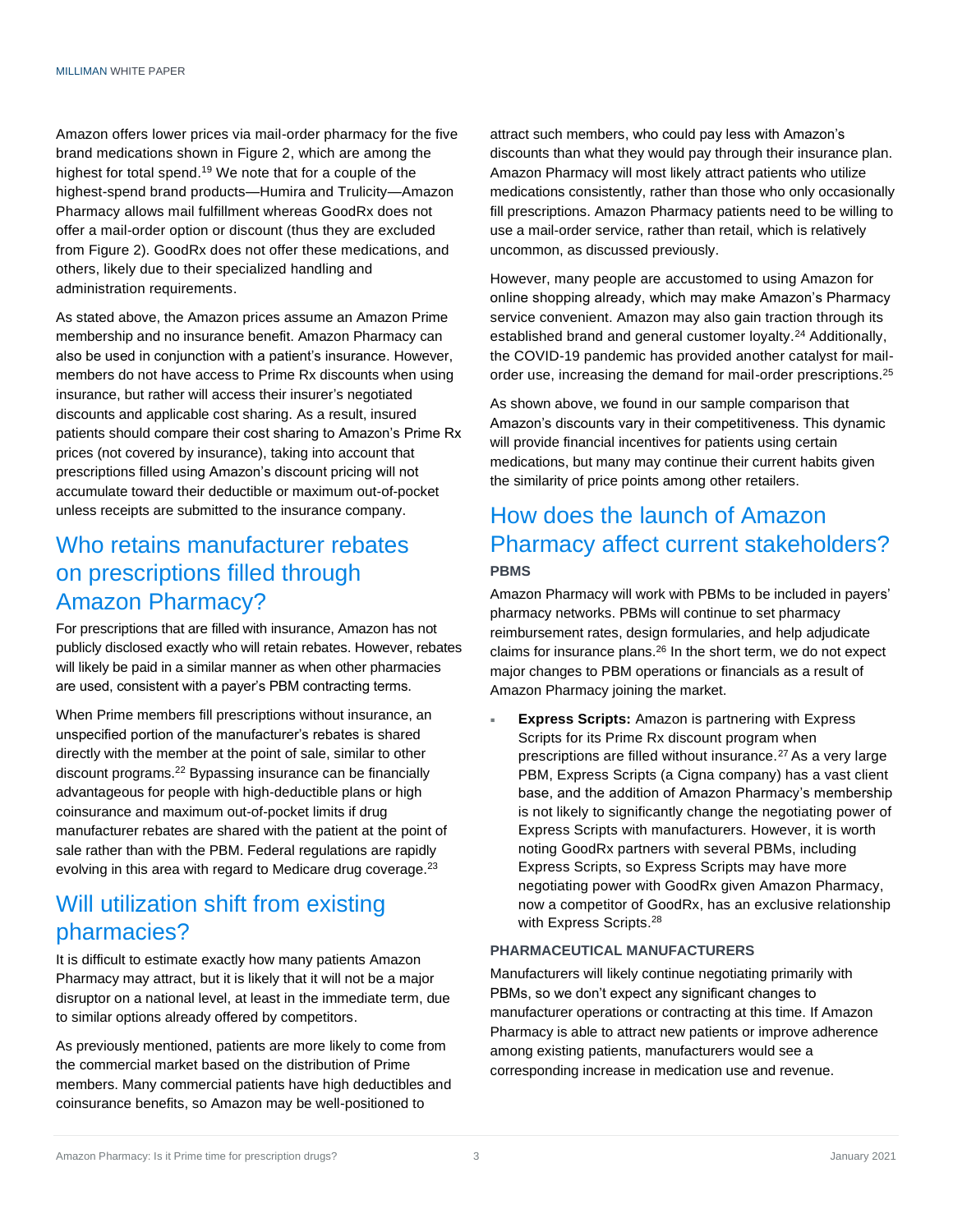#### **PAYERS**

Payers largely negotiate with PBMs, thus we do not expect any material, direct impact to payers at this time. However, payers may choose to add Amazon Pharmacy to their participating pharmacy networks. To the extent Amazon Pharmacy's discounted, noninsurance prices are more advantageous to the member than insurance prices, patients may pay without insurance, which could reduce payers' claim liability. However, this is not expected to be a widespread dynamic across many prescription drugs. In contrast, if Amazon Pharmacy leads to increased prescription drug use, such as through Prime members who fill more scripts than at a retail pharmacy because of their familiarity with Amazon, then payers would likely be liable for a portion of that additional cost.

#### **PHARMACIES**

Amazon's mail pharmacy business is not likely to be a major disruptor in its current form as many pharmacies already offer mail-order prescriptions. For example, CVS and Walgreens both offer free mail prescription drug delivery.<sup>29</sup>

Additionally, Amazon Pharmacy is a new competitor to existing mail pharmacies and may cause some patients to leave their current mail pharmacies in favor of Amazon. However, given Amazon's limited ability to dispense certain specialty medications, it is not likely to displace specialty mail pharmacies.

Prime Rx could shift market share away from retail pharmacies as the program matures if Amazon can gain widespread acceptance from its large base of Prime members.

### **PATIENTS**

The launch of Amazon Pharmacy and Prime Rx will provide consumers more choices on how they purchase prescriptions. The service will likely benefit uninsured or underinsured individuals the most as Amazon presents another option to access PBM-negotiated prices without insurance.<sup>30</sup> Individuals with insurance also may benefit from the launch of Amazon Pharmacy by having another option to get mail prescriptions relatively quickly. More broadly, patients may benefit from Amazon's price transparency as it marks an additional point of reference for patients. Patients do not need to be Prime members to see prescription prices, which can help patients shop around. Patients may benefit from Amazon's entry into the pharmacy market in the future from further innovation in the pharmacy supply chain.

## What else might Amazon do to disrupt the market?

It is almost impossible to predict how Amazon Pharmacy may evolve. However, we anticipate at least some level of innovation and disruption within the pharmacy supply chain. Below are some possible options that Amazon may be considering:

- Amazon may add retail pharmacies to its Whole Foods stores or elsewhere. This would allow Amazon to compete in the retail market and potentially offer services like vaccines that it currently cannot offer through its mail pharmacy.
- Amazon may change the consumer experience with mail-order pharmacy benefits by offering same-day prescription refills.<sup>31</sup>
- GoodRx and traditional PBM discount card programs currently charge participating retail pharmacies a fee per prescription for each fill. Prime Rx could eventually differentiate itself from these programs through a direct contract with retail pharmacies without any spread, potentially creating a low consumer price point without a fee paid by the pharmacy for discount program access.
- Amazon could leverage its scale to purchase generic medications from a wholesaler group purchasing organization (GPO), which may, in turn, increase competition among generic manufacturers.
- Amazon could share data with payers to help enable disease management programs as more generic prescriptions are dispensed and paid as cash claims.
- Amazon could integrate telemedicine and diagnostics to offer additional health options to patients at home.

It is unclear which options Amazon Pharmacy may pursue, as expansion pathways represent additional costs and risks.

It is worth noting that CVS, Walgreens, and GoodRx's stock prices all fell materially after Amazon's announcement of its new pharmacy offerings.<sup>32</sup> Though much of the initial decrease following the announcement was recovered within a month, the impact on pharmacies can be seen through the share price decreases aligned with Amazon's notable pharmacy-related announcements, such as its acquisition of PillPack, over the past several years.<sup>33,34</sup> While on the surface, Amazon's current pharmacy offerings may not seem like an immediate disruptive force, share price changes suggest these announcements have mitigated perceived long-term potential growth in competitors.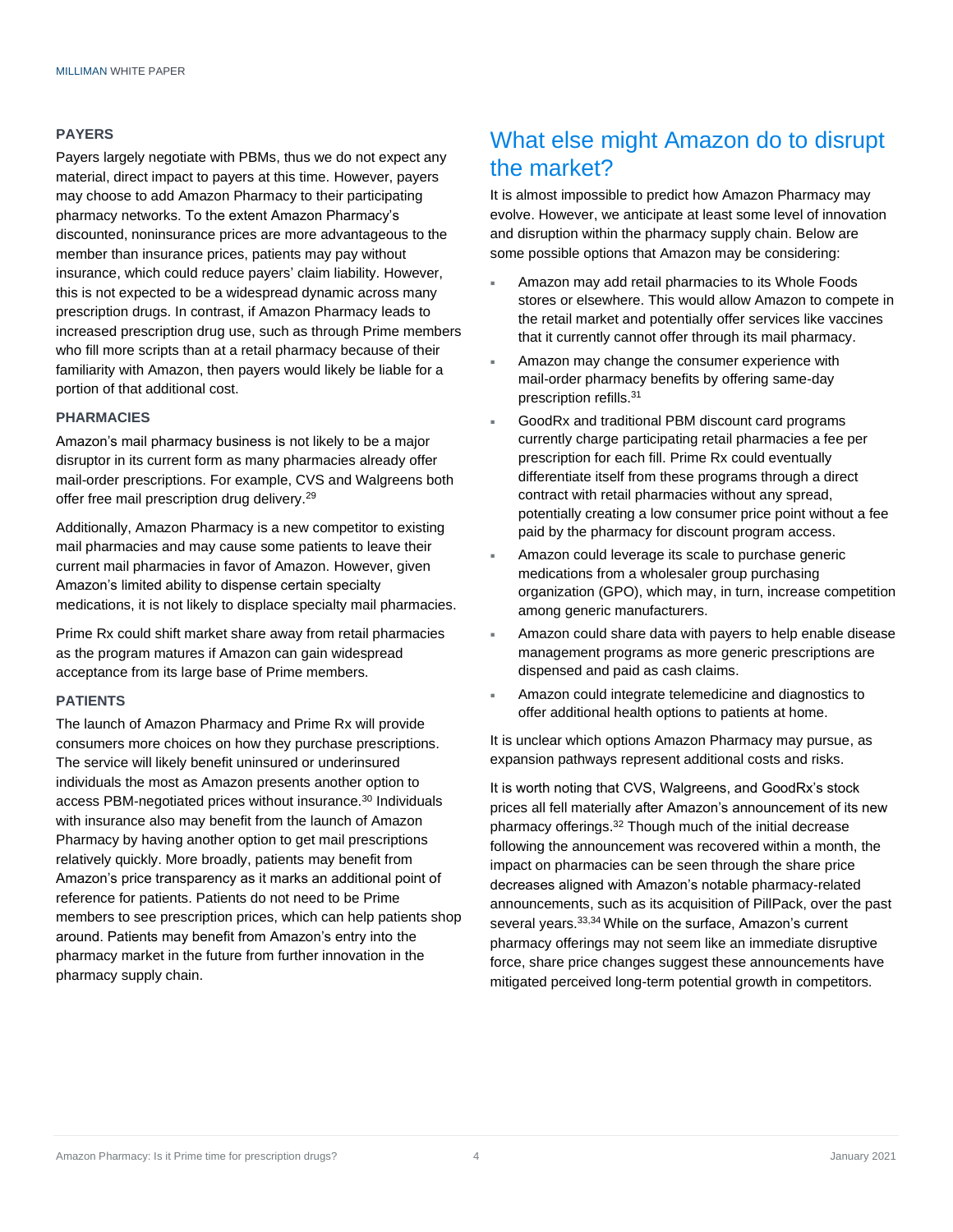## Caveats, Limitations, and **Qualifications**

This report is intended to summarize Amazon Pharmacy's offering and how it may interact with the current pharmacy market. This information may not be appropriate, and should not be used, for other purposes. We do not intend this information to benefit, and assume no duty or liability to, any third party that receives this work product. Any third-party recipient of this report that desires professional guidance should not rely upon Milliman's work product, but should engage qualified professionals for advice appropriate to its specific needs. Any releases of this report to a third party should be in its entirety.

In preparing our analysis, we relied upon public information as sourced above. We are not attorneys and do not intend to provide any legal advice or expertise related to the topics discussed here. The opinions included here are ours alone and not necessarily those of Milliman.

Jake Klaisner, Michelle Klein, and Hillary Millican are actuaries for Milliman, members of the American Academy of Actuaries, and meet the qualification standards of the Academy to render the actuarial opinion contained herein. To the best of our knowledge and belief, this information is complete and accurate and has been prepared in accordance with generally recognized and accepted actuarial principles and practices.

# **Li** Milliman

Milliman is among the world's largest providers of actuarial and related products and services. The firm has consulting practices in life insurance and financial services, property & casualty insurance, healthcare, and employee benefits. Founded in 1947, Milliman is an independent firm with offices in major cities around the globe.

[milliman.com](http://www.milliman.com/)

#### **CONTACT**

Madeleine Cline [madeleine.cline@milliman.com](mailto:madeleine.cline@milliman.com)

Jake Klaisner [jake.klaisner@milliman.com](mailto:jake.klaisner@milliman.com)

Michelle Klein [michelle.klein@milliman.com](mailto:michelle.klein@milliman.com)

Hillary Millican [hillary.millican@milliman.com](mailto:hillary.millican@milliman.com)